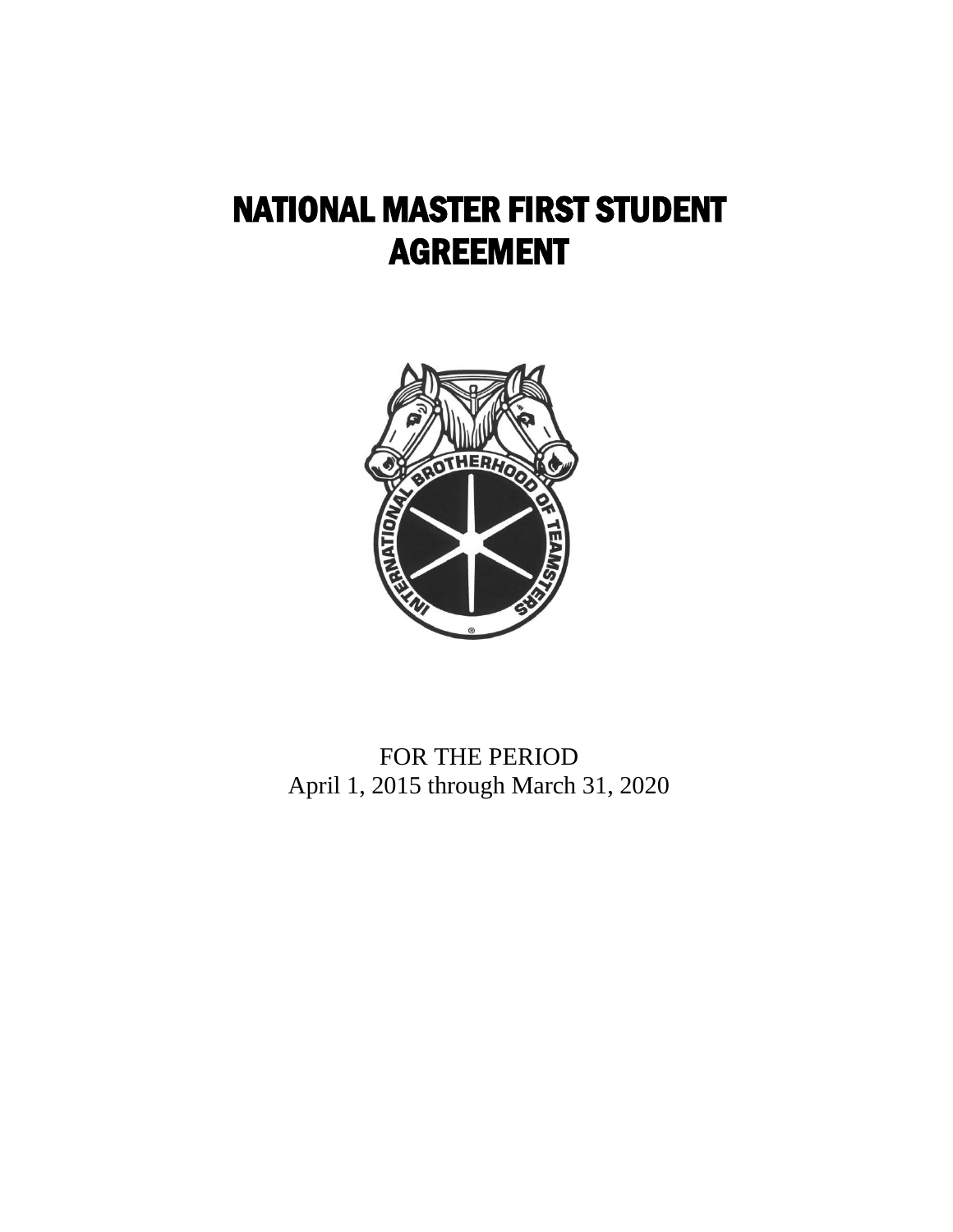## NATIONAL MASTER FIRST STUDENT AGREEMENT

For the Period:

April 1, 2015 through March 31, 2020

Covering:

operations in, between and over all of the states, territories and possessions of the United States.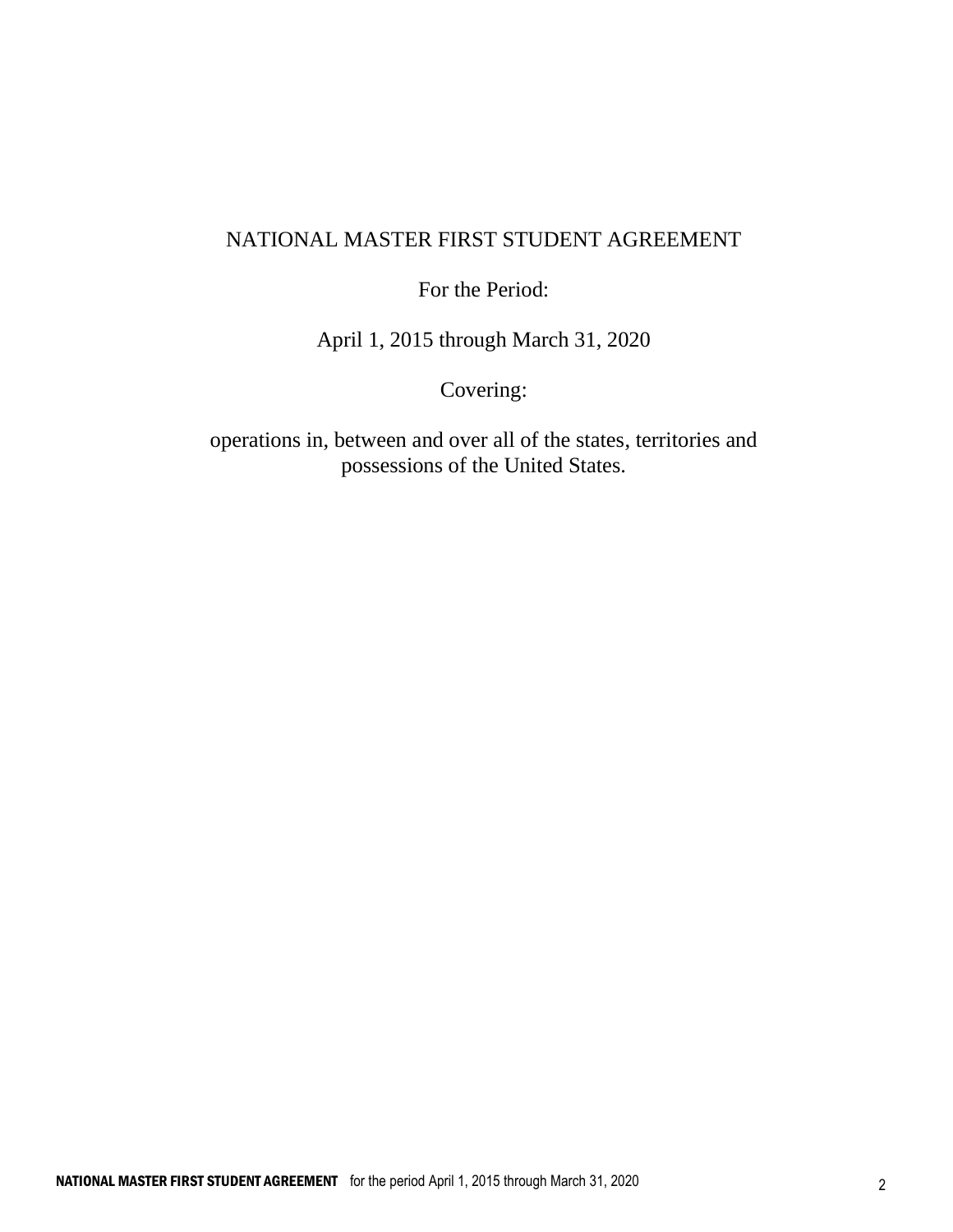## **ARTICLE 1. PARTIES TO THE AGREEMENT**

The parties hereto enter into this collective bargaining agreement for the purpose of maintaining harmonious and peaceful labor conditions and establishing methods for a fair and peaceful adjustment of disputes that may arise between the parties. All parties hereto pledge to cooperate with each other in good faith in the enforcement of the terms and conditions of this Agreement. All parties desire to provide uninterrupted operations to the clients they serve and to provide a secure, safe and productive work environment.

#### **Section 1. Employer Covered**

The Employer signatory to this National Agreement and associated Local Supplements, addenda and/or riders is First Student, Inc.

#### **Section 2. Unions, Operations and Employees Covered**

The Union consists of any Local Union which may become a party to this Agreement and any Supplemental Agreement as hereinafter set forth. Such Local Unions are hereinafter designated as "Local Union." In addition to such Local Unions, the Teamsters First Student National Negotiating Committee ("TFSNNC") representing Local Unions affiliated with the International Brotherhood of Teamsters, hereinafter referred to as the "National Union Committee" is also a party to this Agreement and the agreements supplemental hereto.

The Employer recognizes the Union as the sole and exclusive collective bargaining agent with respect to rates of pay, hours and other terms and conditions of employment for the employees in previously certified or recognized units referenced in Attachment A hereto.

A list of all the Local Unions covered by this National Agreement and the associated categories of employees represented by said Local Unions is described in Appendix A to this National Agreement, which will be updated by the parties by mutual written agreement as additional operations become covered by this National Agreement.

## **ARTICLE 2. SCOPE OF AGREEMENT**

#### **Section 1. Scope and Approval of Local Supplements**

It is the intent of the parties that generally negotiated terms and conditions of employment will be set forth in the National Agreement and that locally negotiated conditions generally will be narrowly limited in scope to locally negotiated economic provisions and local terms and conditions of employment. All Local Supplements and/or riders must be submitted to the National Union Committee for review and approval. Failure to be approved in writing by said Committee shall render a Local Supplement null and void. This provision does not alter or substitute for any procedures the Union has for membership ratification.

The Company and the National Union Committee agree that they shall work with the local bargaining parties to seek a fair and equitable agreement prior to the commencement of any strike or job action. In such circumstances either the Company or the Local Union can invoke a one time cooling off period to allow the National Union Committee the ability to assist the Local Union in seeking a resolution to the dispute. Such cooling off period shall expire twenty-one (21) calendar days after the involvement of the National Union Committee or upon a statement by the National Union Committee that further bargaining would be fruitless, whichever occurs first. Such statement by the National Union Committee shall not be issued sooner than five (5) days after its involvement.

Upon the effective date of this Agreement, any previously adopted local agreement, practice or provision which provides less than the wages, hours, and working conditions established by this Agreement and the supplements and/or riders hereto shall become null and void. Furthermore, any lesser conditions contained in any Supplement, Rider or Addendum hereto shall be superseded by the conditions contained in this National Agreement. However, nothing in this National Agreement shall deprive any employee of any superior benefit or term contained in their Supplement, Rider or Addendum.

#### **Section 2. Non-Covered Units**

This Agreement shall not be applicable to those operations of the Employer where the employees are covered by a collective bargaining agreement with a Union not signatory to this Agreement, or to those separate units who have not designated a signatory Union as their collective bargaining agent.

Notwithstanding the foregoing paragraph, the provisions of this Agreement shall be applied without evidence of union representation of the employees involved, to all subsequent additions to, and extensions of, current operations which adjoin and are controlled and utilized as part of such current operation, and newly established terminals and consolidations of terminals which are controlled and utilized as a part of such current operation

#### **Section 3. Additional Operations**

To the extent legally permissible, the provisions of this national agreement shall extend and apply to any operation where an affiliate of the IBT is certified as the bargaining unit representative. The involved parties shall meet promptly to negotiate a local agreement.

#### **Section 4. Single Bargaining Unit**

It is the intent of the parties that each of the groups of represented employees referenced in Appendix A will be governed by this National Agreement and applicable local agreements, supplements and/or riders.

All employees covered by this National Agreement and the various local agreements, supplements and/or riders shall constitute one (1) bargaining unit. The printing of this National Agreement and the various local agreements, supplements and/or riders in separate agreements is for convenience only and is not intended to create separate bargaining units.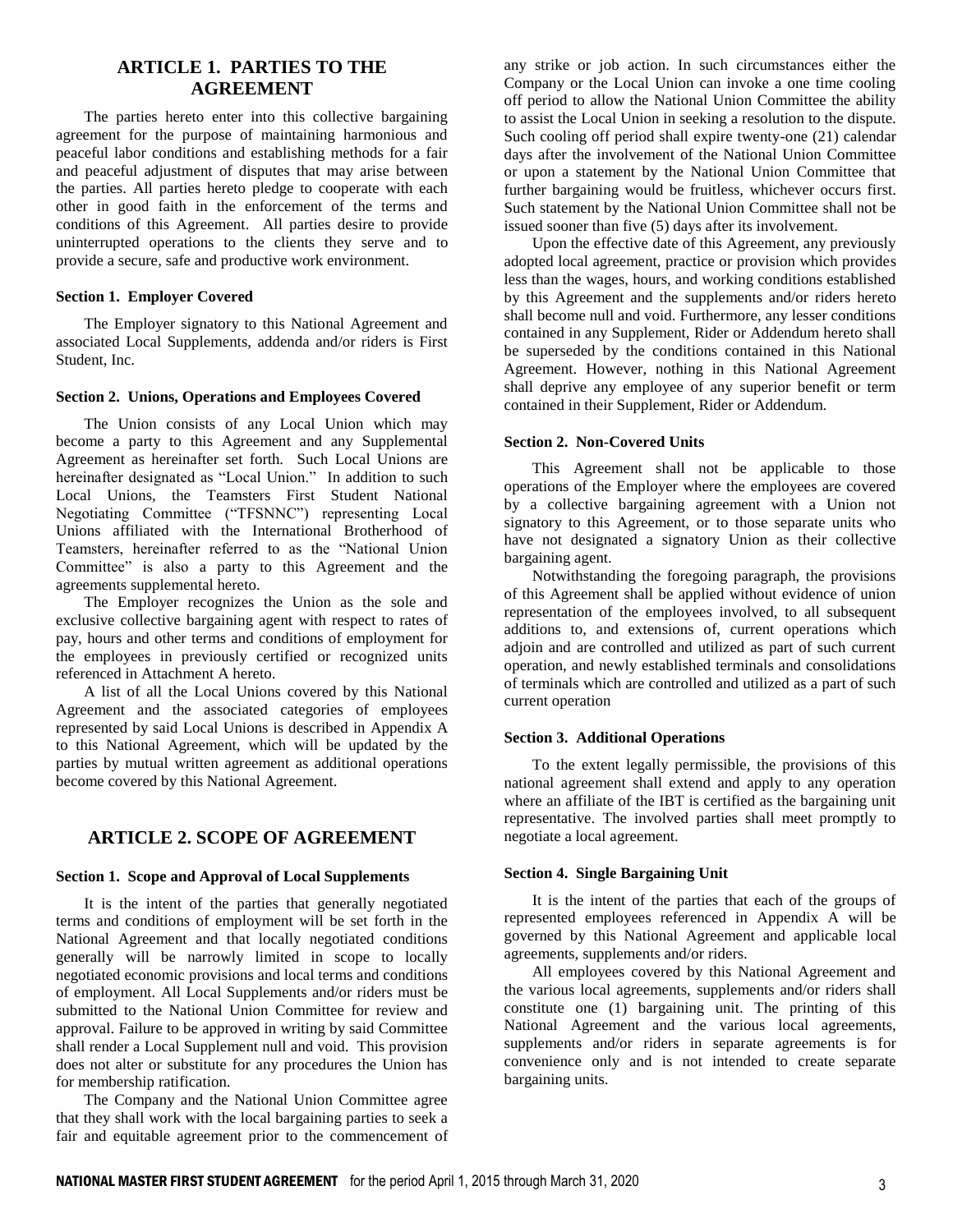#### **ARTICLE 3. UNION RECOGNITION AND DUES**

The Company recognizes the Union as the sole and exclusive bargaining agent for all matters affecting the wages, hours and terms and conditions of employment of its employees in the bargaining unit. This Agreement covers all individuals performing work covered by this Agreement or any supplements and/or riders hereto, including: All bus routes or runs, all maintenance mechanic work, and any movement of buses, vans or any other vehicle that will be used for the purpose of transportation by the Employer, as well as all work traditionally and historically performed by bargaining unit personnel.

All present employees who are members of the Local Union on the effective date of this subsection or on the date of execution of this Agreement, whichever is the later, shall continue to satisfy any and all financial requirements or other obligations of the Local Union or meet the requirements of a service fee payor. As a condition of employment all employees must pay either the Union's initiation fees and periodic dues or service fees which in the case of a regular service fee payor shall be equal to the Union's initiation fees and periodic dues, and in the case of an objecting service fee payor shall be the proportion of the initiation fees and dues corresponding to the portion of the Union's total expenditures that support representational actives. All present bargaining unit employees who are not members of the Local Union and all employees who are hired hereafter into the bargaining unit shall satisfy any and all financial requirements or other obligations of the Local Union as set forth above on and after the thirty-first  $(31<sup>st</sup>)$  calendar day following the beginning of their employment or on and after the thirty-first  $(31<sup>st</sup>)$  calendar day following the effective date of this subsection or the date of this Agreement, whichever is the later. An employee who fails to satisfy the financial requirements or other obligations of the Local Union as herein provided, shall be terminated seventy-two (72) hours after his/her Employer has received written notice from an authorized representative of the Local Union, certifying that membership has been, and is continuing to be, offered to such employee on the same basis as all other members and further, that the employee has had notice and opportunity to make all dues or initiation fee payments. This paragraph shall be interpreted to provide the Union and its Local Unions with the maximum Union Security that may be legally permissible.

In the event of any change in the law during the term of this agreement relating to Union Security the Employer agrees that the Union will be entitled to receive the maximum Union Security that may be lawfully permissible.

The Employer agrees to deduct from the wages of all employees covered by this agreement initiation fees and regular monthly dues, including D.R.I.V.E., and send a check for all such money deducted to be received by the Union on or before the third Friday of current month, provided however, that no such deduction shall be made unless and until the Employer is furnished with individual authorization by the employee, in writing, to make such deduction, subject moreover, to all requirements of the Labor Management Relations Act, 1947, as amended.

The Union at its option may require that dues be deducted on a weekly basis.

The Local Union shall indemnify and hold harmless the Company against any and all claims, demands, suits, or other forms of liability that shall arise out of, or by reason of, any action taken or not taken by the Company in reliance upon written authorization of the employees or written statements by Local Union representatives for the purpose of complying with this Article.

**New Hires**: When new or additional employees are needed, the Employer will give the Union equal opportunity to supply names of applicants. The employer shall choose between applicants referred by the Union along with any other applicants on the basis of their respective qualifications for employment. No applicants will be preferred or discriminated against because of membership or non-membership in the Union.

If any provision of this Article is invalid under the law of any state wherein this Agreement is executed, such provision shall be modified to comply with the requirements of state law or shall be renegotiated for the purpose of adequate replacement. Reopening of the Agreement shall be limited to only the negotiation of the provision(s) determined to be invalid under the law, and all other provisions remain in full force and effect.

## **ARTICLE 4. TRANSFER OF COMPANY TITLE OR INTEREST**

This Agreement and Supplemental Agreements hereto, hereinafter referred to collectively as "Agreement" shall be binding upon the parties hereto, their administrators, executors and assigns. In the event any operation or portion thereof, are sold, leased, transferred or taken over by sale, transfer, lease, assignment, receivership or bankruptcy proceedings, the Employer shall make sure that such operation or use of such rights shall continue to be subject to the terms and conditions of this Agreement for the life thereof.

It is understood by this Section that the parties hereto shall not use any leasing device or subterfuge to a third party to evade this Agreement.

The Employer shall give notice of the existence of this Agreement to any heir, transferee, purchaser, lessee, assignee, etc. of the operations covered by this Agreement or any party thereof, and agrees that it will require as a condition of sale, transfer, lease or assignment of the operation or any part thereof, that the purchaser, transferee, lessee or assignee shall assume all of the obligations of this Agreement and shall execute a copy thereof. Such notice shall be in writing with a copy to the Union not less than thirty (30) days prior to the effective date of sale or transfer. No part of the work or operations covered by this Agreement shall be sublet, transferred or in any other manner disposed of without at least thirty (30) days advance written notice to the Union, and opportunity for the Union to discuss the proposed action with the Employer.

If the minimum wage, hour and working conditions in the Company sold, leased, transferred, etc., differs from those minimums set forth in this Agreement, the higher of the two shall remain in effect for the employees involved.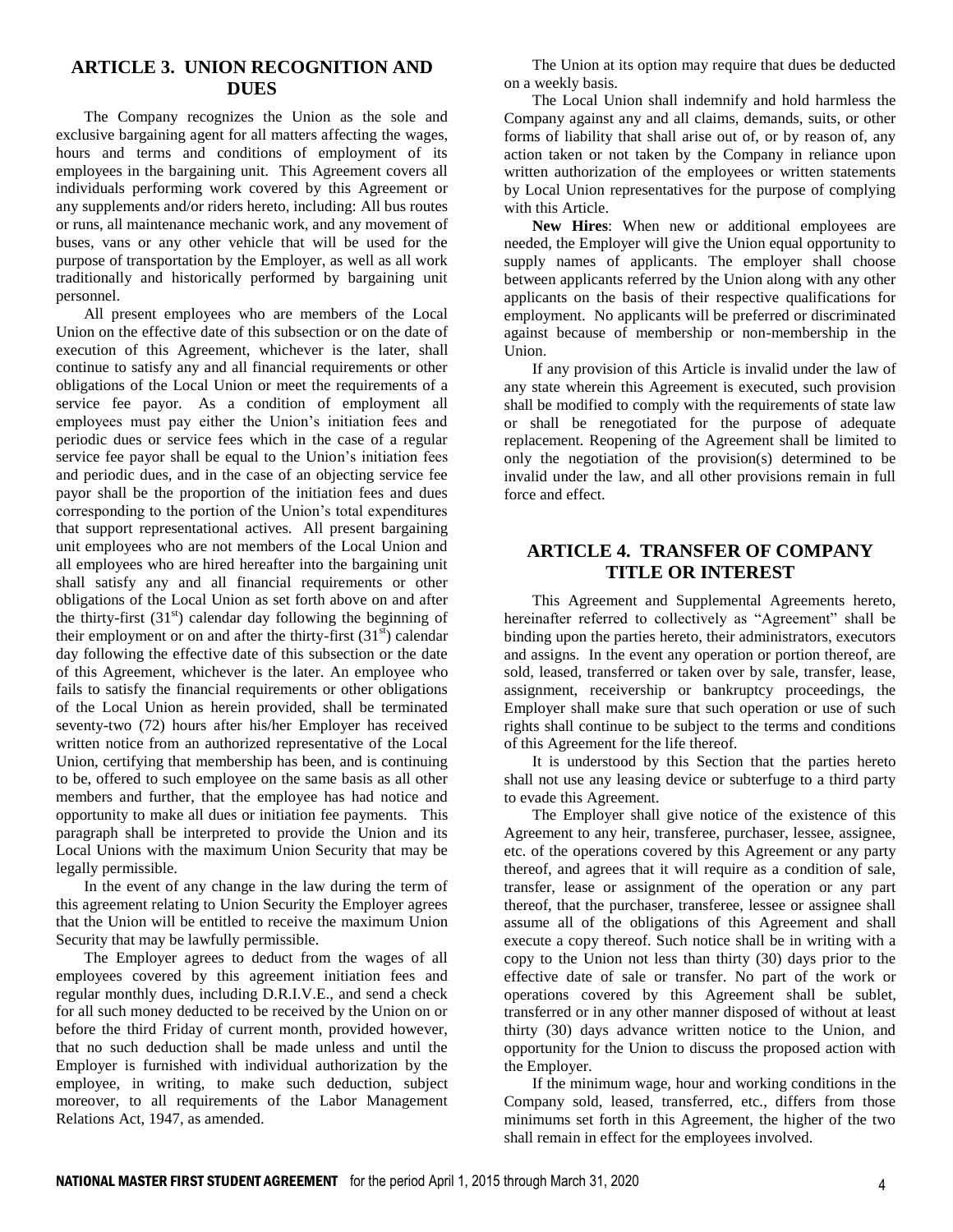## **ARTICLE 5. SHOP STEWARDS**

The Employer recognizes the right of the Union to designate stewards and Alternates from the Employer's seniority list if needed. An Alternate can act only in the absence of a designated Steward.

The authority of Shop Stewards and Alternates so designated by the Union shall be limited to and shall not exceed the following duties and activities:

- 1. the investigation and presentation of grievances in accordance with the provisions of the collective bargaining agreement;
- 2. the collection of dues when authorized by appropriate Local Union action;
- 3. the transmission of such messages and information which shall originate with, and are authorized by the Local Union or its Officers, provided such messages and information
	- a) have been reduced to writing, or
	- b) if not reduced to writing, are of a routine nature and do not involve work stoppages, slowdowns, refusal to repair, or drive any equipment, or any other interference with the Employer's business.

The Employer recognizes these limitations upon the authority of Shop Stewards and their Alternates, and shall not hold the Union liable for any unauthorized acts. The Employer in so recognizing such limitations shall have the authority to impose proper discipline, including discharge, in the event the Shop Steward has taken unauthorized strike action, slowdown, or work stoppage in violation of this Agreement.

The shop Steward will be permitted reasonable time to investigate, present, and process grievances within the regular schedule of the shop Steward, provided there is no interference with school bus runs, or with the proper performance of the duties of the employees in participating in all meetings with the company over the resolution of grievances or other company business. The Shop Steward shall not suffer a loss in work opportunity and/or pay due to meetings or hearings scheduled by the company.

No Shop Steward shall make any decision with the Employer, which conflicts with the terms and provisions of the Contract.

The Union reserves the right to remove the Shop Steward at any time for the good of the Union.

## **ARTICLE 6. MAINTENANCE OF STANDARDS**

The Employer agrees that all conditions of employment relating to wages, hours of work, overtime differentials, other benefits or forms of compensation and general working conditions shall be maintained at not less than the highest standards in effect at the time at that location of the signing of this Agreement and the conditions of employment shall be improved wherever specific provisions for improvements are made elsewhere in this Agreement, or have been negotiated for adequate replacement. The parties recognize that locally

negotiated economic provisions and local terms and conditions of employment may be altered by written agreement and ratification of the local bargaining parties subject to Article 2, Scope of the Agreement.

It is agreed that the provisions of this Article shall not apply to inadvertent or bona fide errors, such as clerical or typographical errors, made by the Employer or the Union in applying the terms and conditions of this Agreement. In no event shall it apply to errors, the correction of which may be substantive or where the Union and Company disagree that an error was made. If the Union or the Employer are at an impasse, both parties may use the grievance procedure, if need be, as outlined in the Agreement.

## **ARTICLE 7. PROTECTION OF RIGHTS**

The Employer shall not enter into any agreement or contract with his/her employees, individually or collectively, which in any way conflicts with the terms and provisions of this Agreement. Any such Agreement or Contract shall be null and void. All employees shall work in accordance with this Agreement. The Employer recognizes and acknowledges this Agreement.

**Picket Lines**: It shall not be a violation of this Agreement, and it shall not be cause for discharge, disciplinary action or replacement in the event an employee refuses to enter upon any property involved in a primary labor dispute, or refuses to go through or work behind any primary picket line, including the primary picket line of Unions party to this Agreement and including primary picket lines at the Employer's place(s) of business, or refuses to go through a picket line due to concerns for his or her safety, or the safety of his/her passengers. Recognizing the special obligation of the Company and its employees to render service to the public, the Union and the Company agree that the presence of a non-Teamster picket or a non-Teamster picket line on or adjacent to the premises of any customer or potential customer of the Company shall not remove the obligation of the employees to render service in the normal routine of Company operations provided such employees are not required to cross a picket line.

**Struck Work**: It shall not be a violation of this Agreement and it shall not be a cause for discharge or disciplinary action or shall such employee be permanently replaced if any employee refuses to perform any service which the Employer undertakes to perform as an ally of an Employer or person whose employees are on strike, and which service, but for such strikes, would be performed by the employees for the Employer or person on strike.

#### **ARTICLE 8. ACCESS TO PREMISES**

Authorized agents of the Union shall have access to the Employer's establishment during working hours after presenting themselves to the facility manager or supervisor to investigate working conditions, collect dues, and inspect all time cards, log books and other payroll records of the Employer, for the purpose of determining whether or not the terms of this Agreement are being complied with. The Employer will make such records available within seven (7)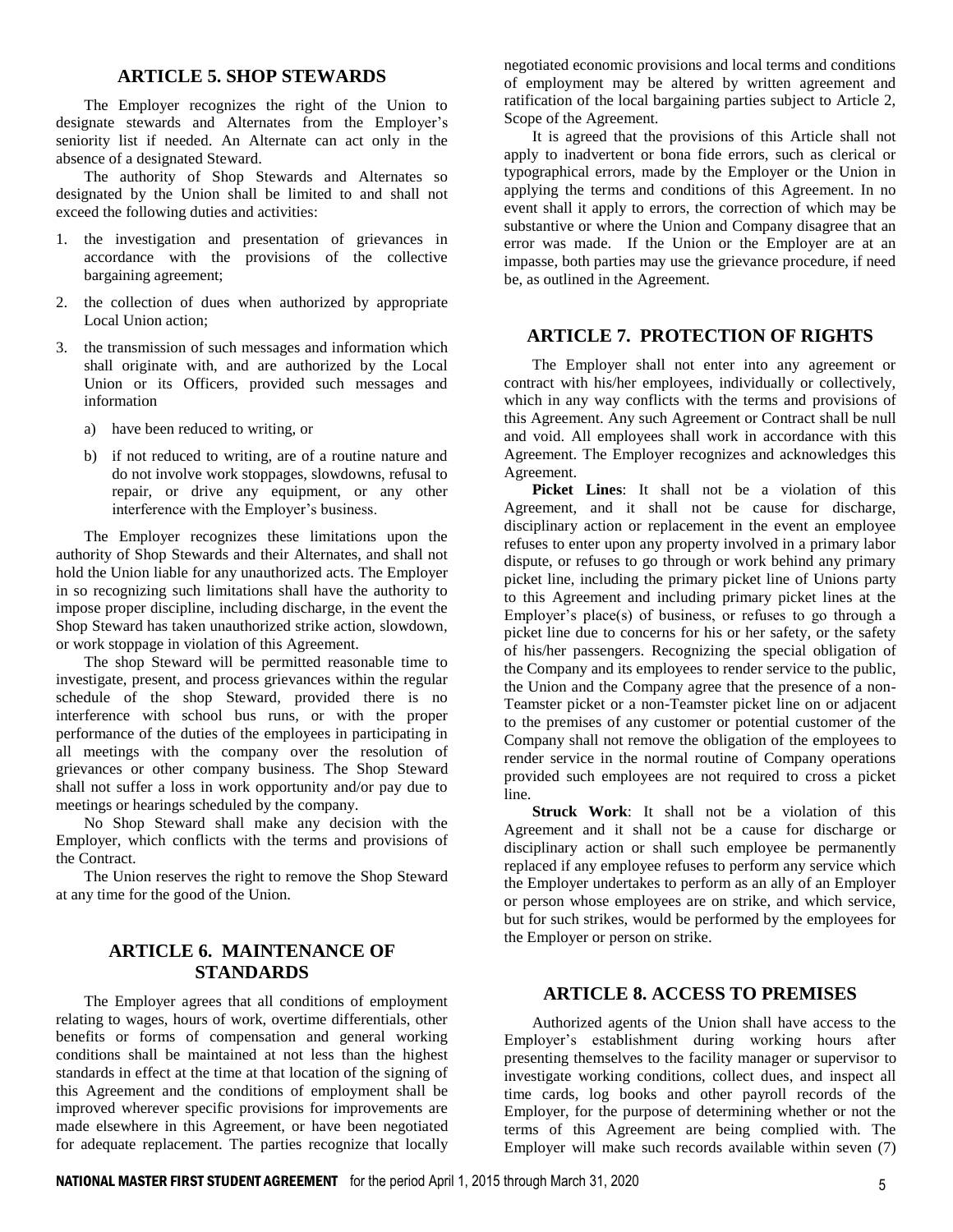days of the Union's request and will provide a suitable bulletin board exclusively for the Union's use in a conspicuous place for posting of information and interest to the members of the Union. The Union representatives agree to follow the Company's prescribed safety and security regulations while on the Company's premises.

#### **ARTICLE 9. COMPENSATION CLAIMS**

The Employer agrees to cooperate toward the prompt settlement of employees' on-the-job injury claims when such claims are due and owing as required by law. The Employer shall provide Worker's Compensation protection for all employees even though not required by state law or the equivalent thereof, if the injury arose out of or in the course of employment.

When an employee is injured on the job, the employee shall be guaranteed a day's pay for the day injured, provided he is instructed to cease work as a result of the injury by the Employer or his physician. An employee returning from a work-related injury shall provide the Company with 24 hours' notice (i.e., 1 business day) of his/her full medical release to return to duty. Upon such notice and if the employee is fully licensed and certified to drive, the Employee shall be returned to work in paid status pursuant to the terms of the local agreement.

The Company shall notify the Local Union within three (3) days of all worker's compensation injuries and/or claims.

#### **ARTICLE 10. MILITARY CLAUSE**

The parties hereto agree that the Employer shall comply with USERRA, as amended, the Reserve Forces Act of 1995, and amendments thereto.

## **ARTICLE 11. DISCIPLINE AND DISCHARGE**

The Employer shall not discipline, suspend or discharge any employee without just cause. In any case of discipline including discharge or suspension, the Company shall promptly notify the employee in writing of the discipline, discharge or suspension and the reason thereof on the effective date. A copy of such written notice shall be given to the Local Union (or its designee) that day.

The Employer recognizes that discipline shall be reasonable and that progressive discipline shall be used to educate an employee to follow the rules and to perform his/her job properly. Progressive discipline includes warnings, suspension, and termination. However, under severe circumstances, progressive discipline may not be required so long as just cause is shown.

A warning notice as herein provided shall not remain in effect for more than nine (9) months from the date of the occurrence upon which such warning notice is based, except in the case of serious on-duty preventable accidents, which may be considered for a reasonable period of time, and shall not include minor issues.

A discharged employee must be paid in full for all wages owed him by the Employer within five (5) days from the date of discharge unless the applicable law requires such payment to be sooner.

All employees shall receive their normal pay and benefits during the course of any investigation by the Employer which may lead to the imposition of discipline.

The Company shall advise employees of their right to union representation whenever the Employer meets with the employee about grievances or discipline or to conduct investigatory interviews. If a steward is unavailable, the employee may designate a bargaining unit member who is available at the terminal at the time of the meeting to represent him/her. Meetings or interviews shall not begin until the steward or designated bargaining unit member is present*.* 

#### **CUSTOMER REMOVAL:**

If the Company is required to remove a driver from a route at the School District's request, the Company agrees to discuss the matter with the School District as soon as practical to attempt to adjust or resolve the issue and will seek permission of the client to invite the Union to participate in such discussions. If the School District maintains its position on the removal of the driver, the Company will meet with the Union to discuss the status of the driver. The Union will be given a copy of the directive requiring the removal of the driver where appropriate. If the directive is not in writing, the Company will request the School District provide a written directive setting forth the reason for the removal. The Company will make every effort to place the employee in substantially equivalent work within the bargaining unit serviced by this Local Union or at another of the company's locations for which the driver is qualified, either of which should be in the geographic area of the Local Union or in another mutually agreeable location. If the School District does not provide a directive requiring removal of an employee in writing, First Student will, in writing, provide the Union and the employee with a description of the directive. The Company shall not initiate or instigate employee removal or customer complaints with the district. The Company shall provide training to the employee in any area of deficiency articulated by the School District in order to assist the employee in correcting any actual or perceived performance problems.

## **ARTICLE 12. NON-DISCRIMINATION CLAUSE**

The Employer and the Union agree not to discriminate against any individual with respect to hiring, compensation, terms or conditions of employment because of such individual's race, color, religion, sex, national origin, sexual preference or age, nor will they limit, segregate or classify employees in any way to deprive any individual employee of employment opportunities because of race, color religion, sex, national origin, sexual preference, or age. Nothing in this agreement shall be interpreted to deny any employee her/his ability to raise statutory discrimination claims through applicable court or administrative proceedings.

The Company and the Union agree that there will be no discrimination by the Company or the Union against any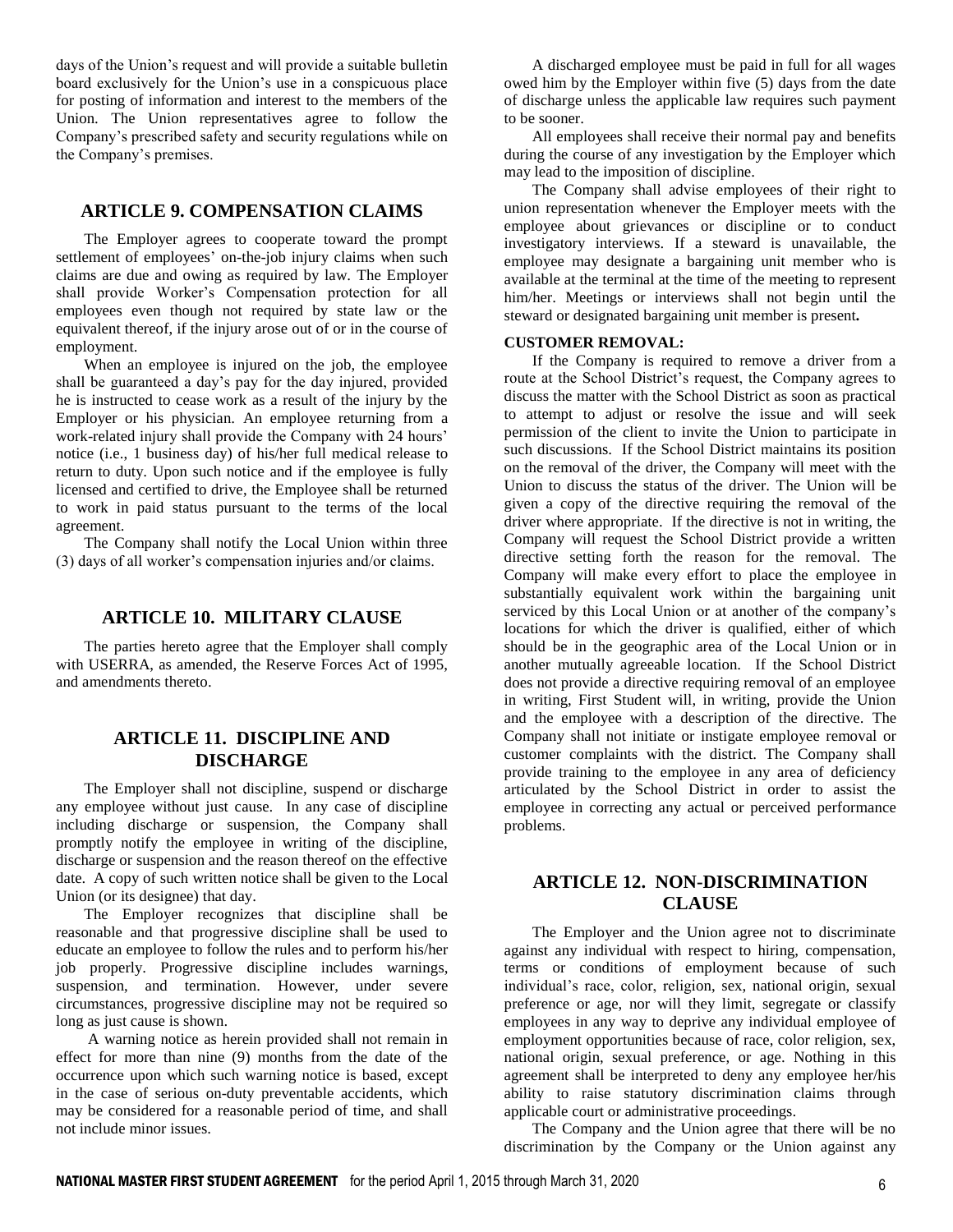employee because of his/her membership in the Union or because of any lawful activity and/or support of the Union.

#### **ARTICLE 13. ANTI-HARASSMENT**

It is the understanding of the parties, that there shall be no harassment by any person, management or Union employee, whether or not it is sexual in nature or any other form.

## **ARTICLE 14. ABSENCE FOR UNION BUSINESS**

The Employer agrees to grant the necessary time off, without discrimination or loss of seniority rights and without pay, to any employee designated by the Union to attend a labor convention or serve in any capacity on other official Union business, provided that written notice is given to the Employer by the Union, specifying length of time off. The Union agrees that in making its request for time off for Union activities, due consideration will be given to the number of employees affected in order that there shall be no disruption of the Employer's operation due to lack of available employees.

Any employee desiring leave of absence from his employment shall secure written permission from both the Union and Employer. The maximum leave of absence shall be for thirty (30) days and may be extended by mutual agreement for like periods, or as provided elsewhere in this contract. Permission for same must be secured from both the Union and the Employer. During the period of absence, the employee shall not engage in gainful employment unless mutually agreed to between the Union and the Employer. Failure to comply with this provision shall result in the complete loss of seniority rights and job for the employees involved. Inability to work because of proven sickness or injury shall not result in the loss of seniority rights.

#### **ARTICLE 15. UNIFORMS**

The Employer agrees that if any employee is required to wear any kind of uniform or safety vest as a condition of his continued employment, such uniforms or safety vests shall be furnished by the Employer, free of charge at the standard required by the Employer. Such uniforms and safety vests shall be replaced or repaired if worn or faded, as necessary. Employees shall be entitled to display reasonable Teamster union insignia (buttons/pins) on their apparel at their own expense.

#### **ARTICLE 16. PASSENGERS**

Drivers, monitors and aides shall be entitled to have their own minor children accompany them on their routes provided they are older than one year and heavier than twenty (20) pounds and further provided that the customer does not affirmatively prohibit such ridership. The Company will not seek to obtain restrictions on such ridership.

No driver shall knowingly permit any unauthorized passengers on any Company vehicle at any time.

#### **ARTICLE 17. LOSS OR DAMAGE**

Employees shall not be disciplined for loss or damage unless just cause is shown. No employee may be charged for loss or damage to equipment under any circumstances.

#### **ARTICLE 18. COURT APPEARANCES**

When an employee is required by the Company or subpoena to appear in any court for the purpose of testifying because of any accident or conduct he may have been involved in or witnessed during working hours, such employee shall be reimbursed in full by the Employer for all earning opportunity lost because of such appearance, provided the employee is not charged and convicted of criminal negligence. This section shall not apply to employees who are found guilty of drunken driving when involved in an accident during working hours.

## **ARTICLE 19. DAILY MAINTENANCE OF BUS**

**Maintenance of Buses**: In the event that the Employer requires employees to clean their buses, the Employer will provide the necessary cleaning products including paper towels, sanitizer, window cleaner, and trash bags needed. Employees shall not be required to clean or handle blood, bodily waste or fluids, chemicals or other hazardous substances-unless provided proper equipment and training. Drivers may upon returning to the yard be required to physically walk to the rear of the bus and place a "no children on board" placard in the rear window of the bus.

Employees will be paid for all time spent cleaning, checking, inspecting and sanitizing buses. The employer agrees to continue the practice of including in the standard hours time each day for the purpose of drivers' cleaning and maintaining the inside of their buses.

## **ARTICLE 20. SAFETY**

The Company shall pay any fine for a citation issued to any driver for an equipment violation that is not the driver's fault on a company vehicle.

Upon notification by the Local Union, the Company will consider requests to change the governor on buses on a caseby-case basis.

#### **ARTICLE 21. JURISDICTIONAL DISPUTES**

In the event that any dispute shall arise between any Local Union parties to this Agreement, or between any Local Union party to this Agreement and any other Union, relating to jurisdiction over employees or operations covered by this Agreement, the Employer agrees to accept and comply with the decision or settlement of the Unions or Union tribunals which have the authority to determine such dispute. The parties do not intend by this paragraph to take away the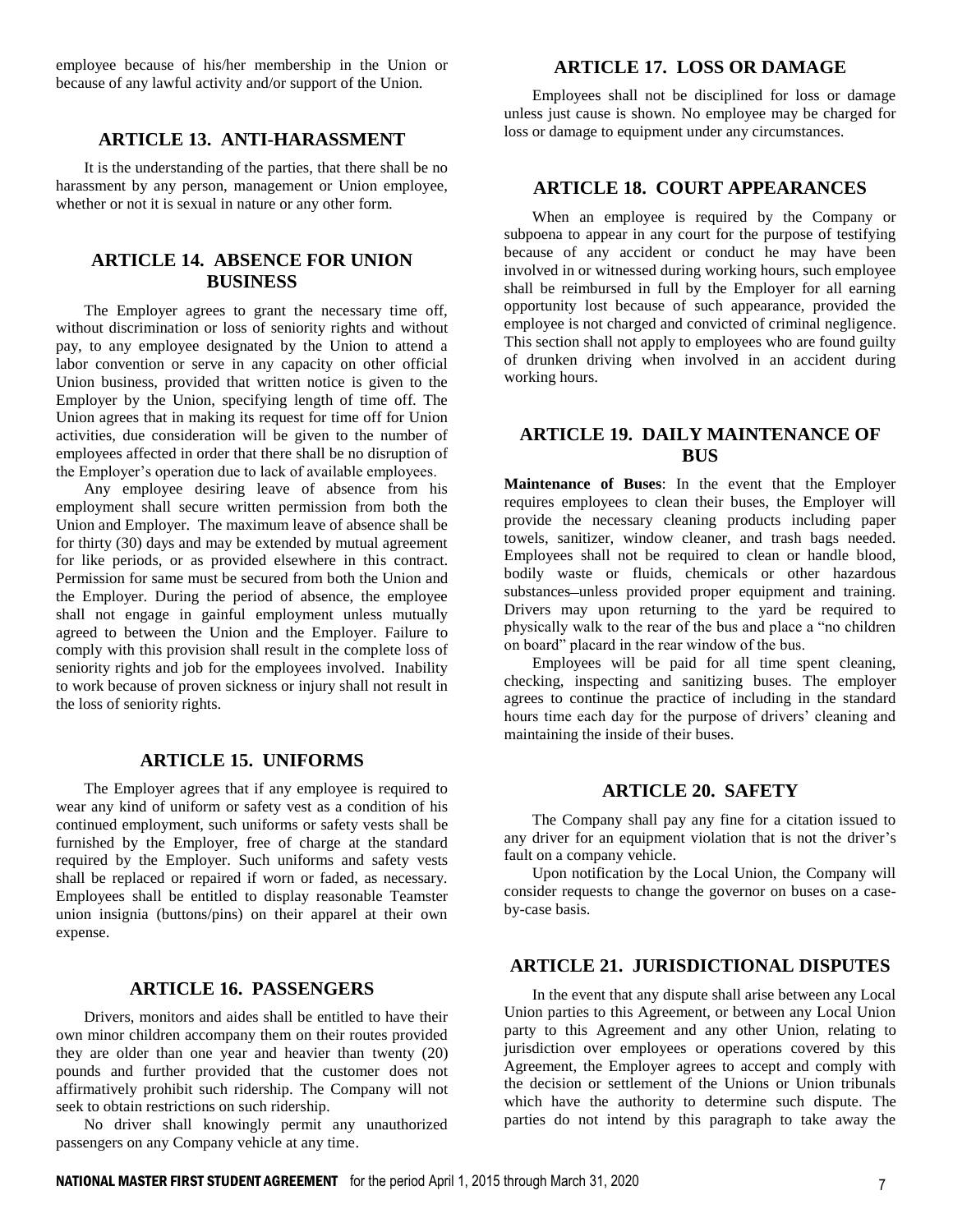Employer's right to designate the home domicile of its employees.

#### **ARTICLE 22. BULLETIN BOARDS**

The Employer agrees to provide suitable space for a secure, glass enclosed Union bulletin board in each garage, terminal or place of work. There shall be mutual agreement on the place to hang the Union bulletin board. Postings by the Union on such bulletin boards are to be confined to official business of the Union and Union information for the members in the bargaining unit.

#### **ARTICLE 23. PERSONAL IDENTIFICATION**

If the Employer requires employees to carry personal identification, the cost of such personal identification shall be borne by the Employer, including replacement costs.

#### **ARTICLE 24. PERSONNEL FILES**

The Company shall maintain a single personnel file for each employee. Upon a reasonable request by an employee, authorization will be granted for the employee at a time convenient to the employee and to the Company to examine his/her personnel file in the presence of a Union Steward or Union Representative. Upon inspection, an employee shall be supplied with a reasonable number of copies of any documents in his/her file. Upon review of personnel records by the employee, an item not comprehensible to the employee will be explained. After such review, a written acknowledgement by the employee of such review will be placed in the personnel file.

Employees shall be entitled to place a letter of rebuttal to any document placed in their file.

Documents shall be presented to employees before being placed in their personnel file.

The Company shall maintain files in accordance with applicable law for all matters pertaining to a particular employee, which shall be accessible to the employee.

The Company will not release any information in an employee's personnel file to outside sources other than date of employment unless legally required to do so or if authorized in writing by the employee.

This article shall not be construed to deprive or diminish the Union's right to information that is necessary and relevant to carrying out its duties as the exclusive bargaining representative.

#### **ARTICLE 25. DEFECTIVE EQUIPMENT AND DANGEROUS CONDITIONS OF WORK**

The Employer shall not require employees to take out on the streets or highways any vehicle that is not in a safe operating condition or not equipped with the safety appliances prescribed by law. It shall not be a violation of this Agreement where employees refuse to operate such equipment unless such refusal is unjustified. Any equipment which is refused

because not mechanically sound or properly equipped shall not be used by other drivers until the Maintenance Department has adjusted the complaint. Under no circumstances will an employee be required to engage in any activity involving dangerous conditions of work or danger to person or property.

No employee shall be disciplined for failing to perform a scheduled work assignment due to the Company's continued failure to provide a safe work area, or to maintain safe equipment.

Employees shall not be required to exceed the stated capacity of any vehicle.

The Employer shall provide fire extinguishers, flares, working radio, breakdown kits, and first aid kits including biohazard protective materials.

**Parking Lot/Yard Safety**: The Employer shall provide proper lighting and maintenance to all areas as well as clean and sanitary restrooms with functioning hot and cold water sink faucets. The Employer shall endeavor to provide safe, ice-free walkways at all locations. The Employer's requirements stated above shall not apply to remote or satellite parking areas where the Company does not maintain a management-staffed structure. It is not the intent of the company to eliminate existing locations and create new satellite parking areas to circumvent this clause. The Company will discuss plans to utilize new satellite parking areas with the local union prior to implementation.

**Right to File a Complaint**: The Employer may not discharge or discipline or discriminate against any employee because the employee, or another person at the employee's request, has filed a complaint or begun a proceeding related to a violation of a commercial motor vehicle safety or security regulation, standard, or order, or occupational safety and health regulation or standard, or has testified or will testify in such a proceeding, or if the Employer perceives that the employee has filed or is about to file a complaint or has begun or is about to begin a proceeding related to a violation of a commercial motor vehicle safety or security regulation, standard, or order, or occupational safety and health regulation or standard. Before making a third-party complaint, the Union must make a good-faith effort to report the matter to the Company and allow the Company a reasonable amount of time, not to exceed five (5) working days to remedy the matter.

Additional Training: Employees will be trained on an annual basis on the proper cleaning, handling and disposal of bodily fluids or human waste. Employees required to handle bodily fluids or human waste shall be issued personal protective equipment to ensure their well-being.

#### **ARTICLE 26. UPGRADING**

Bargaining unit employees will be upgraded (familiarization on larger equipment) on a voluntary basis and such training time will be paid for by the Employer. Upgrading will be processed in the following manner:

a. There will be a sign-up list for those employees who desire to be upgraded at the initial bid period prior to the start of school.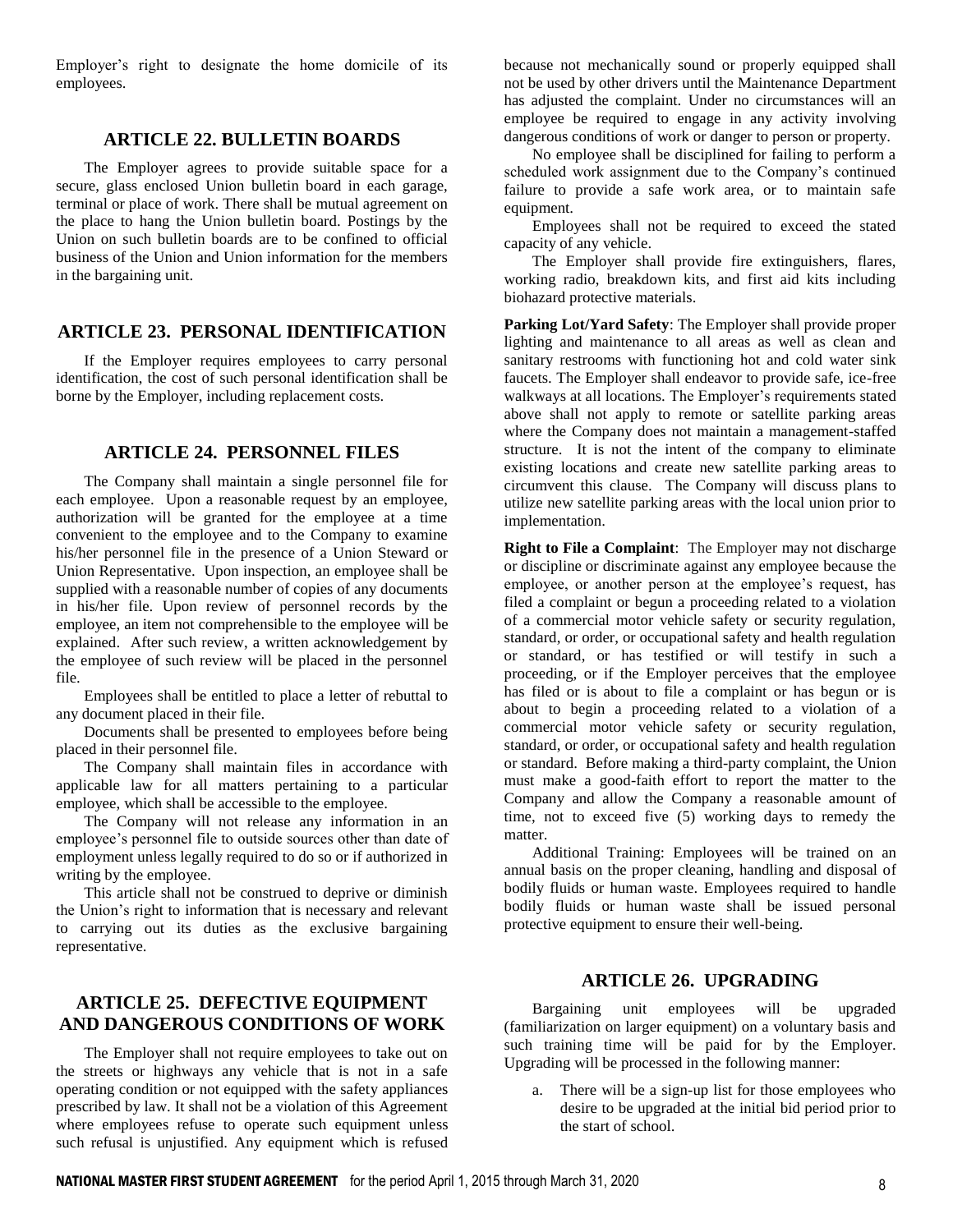- b. The number of employees to be upgraded will be determined by the Employer. Employees will be upgraded based on seniority provided they are qualified by: driving record, attendance and physical condition (within previous twelve (12) months). The Employer will notify the employee and the Union of the disqualification of any employee who has applied, subject to review through the grievance procedure, if needed.
- c. The Employer will schedule upgrading sessions whenever appropriate and employees will be trained in seniority order. If the employee does not attend a scheduled session at his home terminal, unless impossible to do so, his name will be removed from the upgrading list. Employees will be given one (1) week's notice of a training session.
- d. Employees will be allowed forty (40) hours for any upgrading training at the non-revenue rate of pay.

## **ARTICLE 27. DRUG AND ALCOHOL POLICY**

In acknowledgement of the nature of the Employer's operation and the very special and overriding safety considerations, the parties have adopted formal provisions for fitness for duty drug and alcohol screening. Such provision is included in Appendix B which is attached hereto and is expressly made part of this Agreement.

The parties further agree to adhere to all DOT rules and regulations concerning drug testing methodologies and requirements. Should the DOT mandate changes in drug testing mandates and procedures, the parties shall meet to ensure compliance with the changes.

## **ARTICLE 28. LAYOFF**

The Employer will give all employees and the Local Union at least five (5) working days' notice of permanent layoff for lack of work or pay in lieu thereof. These provisions shall not apply when a layoff is caused by reasons beyond the control of the Employer, such as an act of God, or Customer, or School District cancellations without warning. This does not limit any greater notice required by any federal or state law.

#### **ARTICLE 29. TRANSFER RIGHTS**

The Union and the Employer agree that any time an employee covered by this Agreement is assigned for the Employer's convenience to a lower paying classification, said employee shall continue to be compensated at employee's normal hourly rate. The Employer and Union further agree that when an employee covered by this Agreement successfully and voluntarily bids into a lower paying job classification, the employee shall be compensated at the regular hourly rate for that job classification. The Union and Employer agree that when an employee is assigned to a higher pay classification the employee will be paid at the higher rate.

## **ARTICLE 30. SENIORITY**

Seniority shall prevail at all times. Seniority for employees governed by this Agreement shall be defined as the period of employment with the Employer in the work covered by this Agreement, at the terminal (or terminals) within the jurisdiction of the Local Union. It shall be deemed to include any seniority presently held by an employee through agreement between the Employer and the Local Union prior to this Agreement. Where the current practice of a Master Seniority List exists, it will continue in effect for the duration of this Agreement. Seniority provisions set forth in local agreements or addenda shall prevail over inconsistent provisions set forth herein.

**Loss of Seniority**: Seniority shall be broken only by:

- 1. Discharge;
- 2. Voluntary Quit;
- 3. Failure to respond to a notice of recall for regular work for seven (7) consecutive days after receiving notice, or by mutual agreement;
- 4. Unauthorized leave of absence;
- 5. Unauthorized failure to report for work for three (3) consecutive days when working and on a seniority list;
- 6. If an employee has not worked for the Employer for twenty-four (24) continuous months.
- 7. An employee who is absent due to a work-related injury or illness shall not suffer a break in seniority, provided the employee returns to work thirty (30) days after being medically cleared.

**Maintenance of Seniority**: No employee shall lose his seniority rights if he performs all things required of him under the conditions set forth in this Agreement, or:

- 1. If he is laid off except as provided herein;
- 2. If he is sick or recuperating from some illness or accident except as provided herein;
- 3. If he is on a bona fide leave of absence but must remain in good standing with the Union by the payment of the current dues, also if the leave of absence has not exceeded twelve (12) months.

**Transfer of Seniority**: If an employee has been approved for transfer to a location within the jurisdiction of a different Local Union he shall maintain his years of service with the company for the purpose of any wage and benefit provisions/progressions. Any employee who has been approved for transfer into a different location shall have his/her seniority end-tailed for any and all bidding purposes.

#### **ARTICLE 31. SENIORITY LIST**

Within thirty (30) days after the signing of this Agreement, and at least quarterly thereafter, a list of employees, arranged in the order of their seniority, shall be posted in a conspicuous place at the place of employment and a copy furnished to the Union for Union files. The Union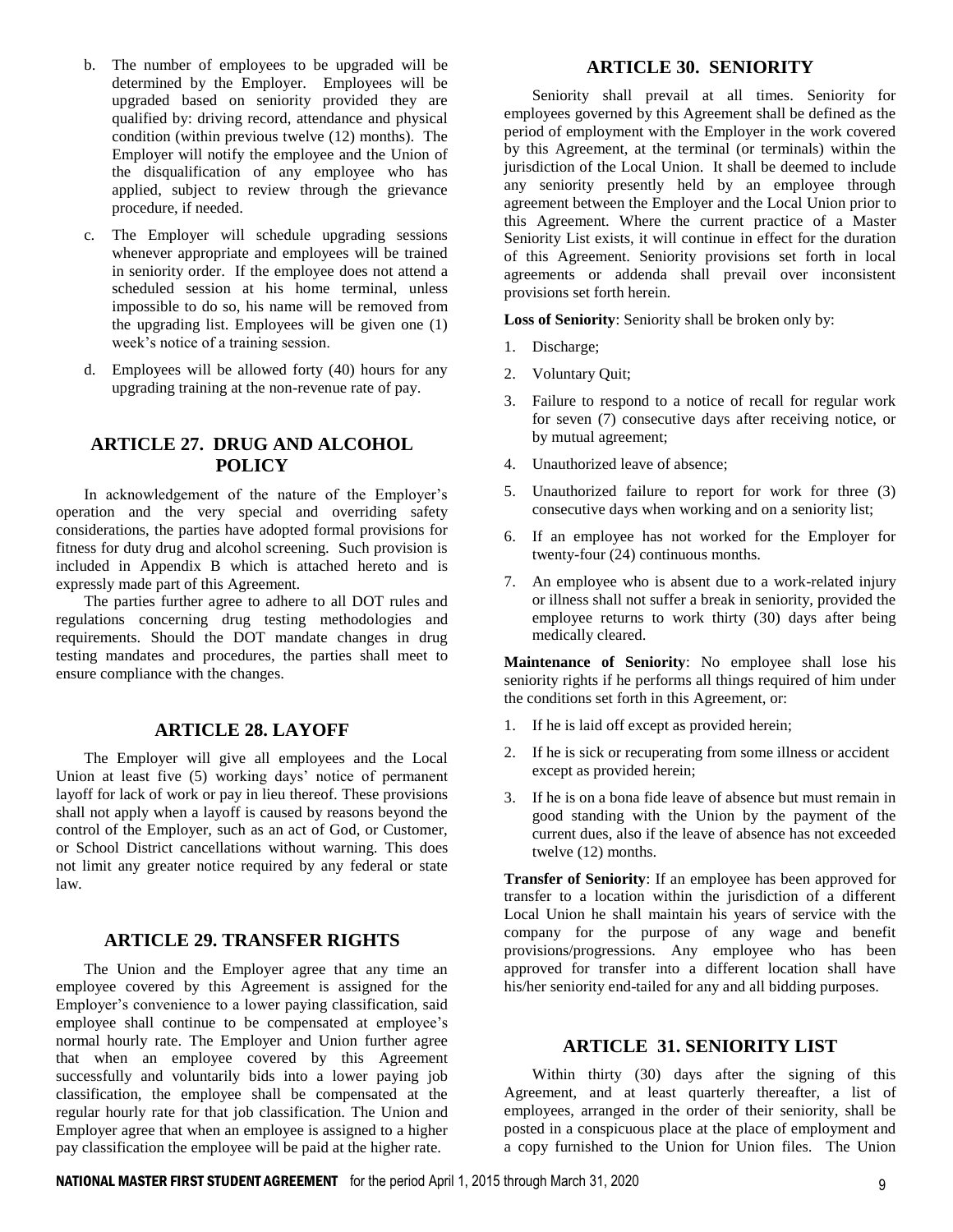copy will show names addresses and phone numbers of each employee. Claims for corrections to such seniority list must be made to the Employer and the Union within thirty (30) days after the allegedly inaccurate posting is initially made.

## **ARTICLE 32. JURY DUTY**

Any regular seniority employee who is called for jury duty shall be paid his regular rate of pay for all days the employee serves on the jury for up to three weeks per year. The Employer agrees to pay such amount upon presentation of proof by the employee. The Employer may deduct from the jury duty pay amounts received by the employee from the government for jury duty. Due to the critical nature of the service provided by the employees, and the likelihood that suitable replacements may not be available, the employee and Company will jointly cooperate to limit any potential disruption as a result of jury duty.

#### **ARTICLE 33. EXCLUSIVE AGREEMENT**

This is the exclusive National Agreement between these parties with all prior national agreements becoming void on the effective date of this Agreement. This Agreement includes all addenda and Letters of Agreement executed simultaneously herewith and subsequent hereto provided. Some are signed or initialed by both parties and those Addenda will be part and parcel of this Agreement. However, nothing in this agreement shall result in the reduction of pay or benefits to employees in the bargaining unit.

## **ARTICLE 34. UNIT WORK**

No person outside of the Bargaining Unit shall be permitted to perform work normally performed by a member of the Bargaining Unit except in the absence of sufficient numbers of Bargaining Unit Employees, or in a recognized emergency. The Employer will not subcontract, lease or diminish bargaining unit work opportunities. The Employer shall hire additional bargaining unit employees when the amount of work justifies such hiring.

#### **ARTICLE 35. SUMMER RECESS**

The Company will support the application for unemployment insurance sought by employees who are not working during the summer recess.

## **ARTICLE 36. POSITIVE RELATIONS COMMITTEE**

The parties will endeavor to work together constructively to develop a positive labor-management relationship that supports the long term needs of the Employer, the Union and the employees. It is our goal to demonstrate that labormanagement collaboration can produce market-leading competitive performance and a superior workplace for

employees. In this spirit, the parties agree to conduct communications in a manner which is respectful of the other party. The parties are committed to a relationship based on proactive communications designed to minimize conflict and address the legitimate concerns of both parties.

To this end, the parties agree to establish a cooperation committee composed of equal representation to meet periodically in order to review and discuss issues of mutual importance and to resolve disputes. It is the intent and desire of the parties that such committee will function to minimize disputes and disagreements. The committee will meet to:

- 1. consider cooperative efforts to promote harmony and efficiency among employees, the general welfare of the company and the safety in operations;
- 2. explore the potential for engaging in common legislative activities and communications with federal, state and local government entities;
- 3. explore joint approaches to achieving union and company organizational effectiveness and securing new and existing work opportunities;
- 4. promote employee training initiatives to maintain a safe and productive workforce;
- 5. to encourage cooperation to promote innovation, quality of service and continued growth;
- 6. explore joint opportunities for recruiting and hiring bus drivers, mechanics and monitors; and
- 7. the Union agrees, where circumstances allow, to fully support First Student as the bus contactor of choice.

#### **ARTICLE 37. WORK RULES/POLICIES**

The Company agrees it shall provide the Union advance notice of new rules/policies, including the employee handbook and changes to existing work rules/policies and the Union shall be provided an adequate opportunity to substantively confer prior to implementation.

It is understood all rules/polices will be reasonable and the Union has the right to challenge the substance and reasonableness of the changes and the implementation thereof through arbitration or other appropriate legal processes.

The Company also agrees the provisions of this collective bargaining agreement and any supplements or addenda hereto supersede and control over any inconsistent provisions in any Company handbooks, rulebooks or policies.

## **ARTICLE 38. FAMILY AND MEDICAL LEAVE**

Employees who have worked for the employer for a minimum of seven hundred (700) hours within any twelve (12) month period are eligible for unpaid leave of the type set forth in the Family and Medical Leave Act of 1993 and any relating state law that applies.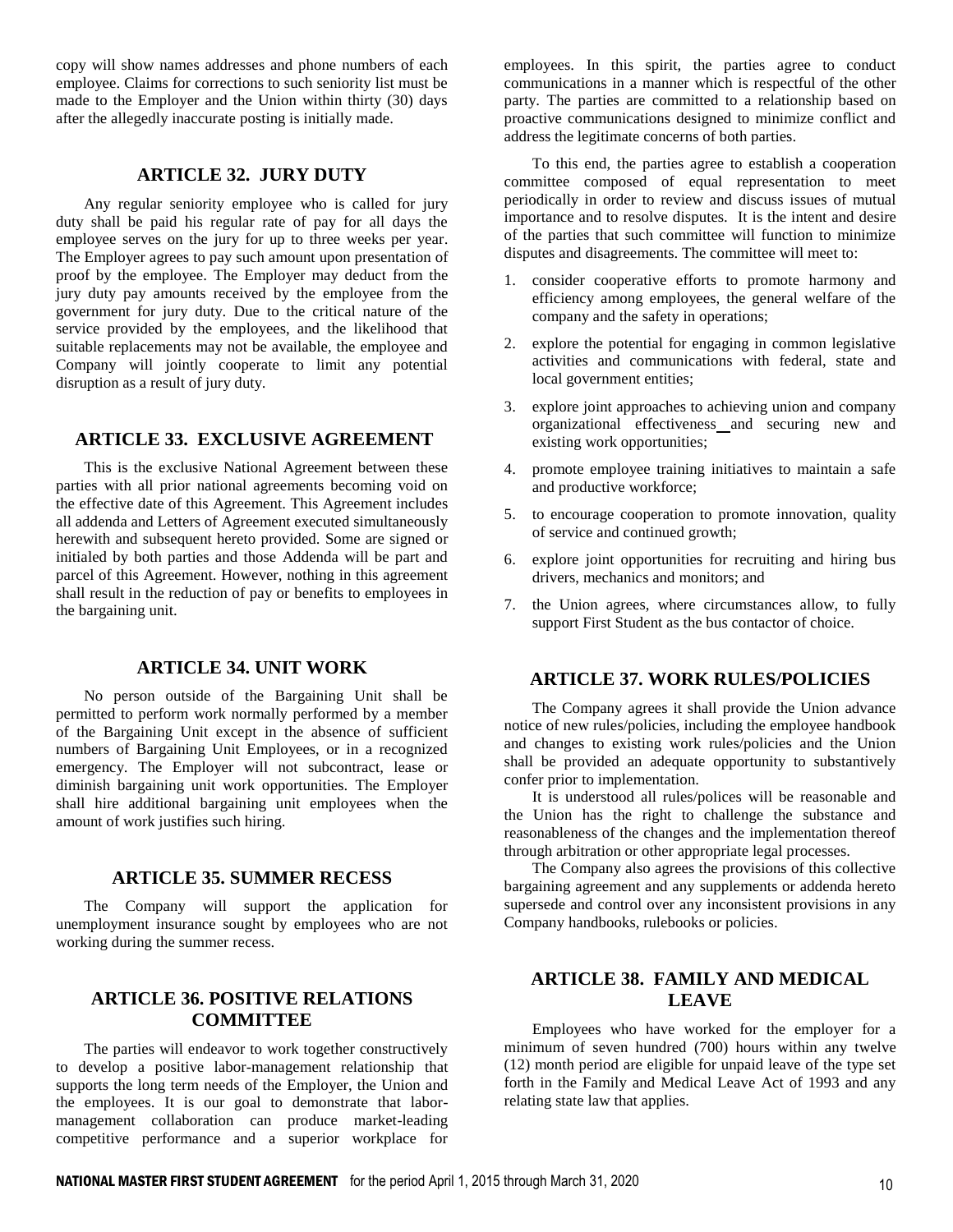Eligible employees are entitled to at least twelve (12) weeks of unpaid leave during any twelve (12) month period for the following reasons:

- 1. Birth or adoption of a child or the placement of a child in foster care;
- 2. To care for a spouse, child or parent of the employee due to serious health condition;
- 3. A serious health condition of the employee.

The employee's seniority rights shall continue as if the employee had not taken leave under this Section, and the Employer will maintain any health insurance coverage during the period of the leave.

The employee is required to provide the Employer with at least thirty (30) days advance notice before leave under this Article begins, if the need for leave is foreseeable. If the leave is not foreseeable, the employee is required to give notice as soon as practicable. The Employer has the right to require medical certification of a need for leave under this Act. In addition, the Employer has the right to require a second opinion, at the Employer's expense. If the second opinion conflicts with the initial certification, a third opinion from a health care provider selected by the first and second opinion health care providers, at the Employer's expense may be sought, which shall be final and binding.

As a condition of returning to work, an employee who has taken leave due to his/her serious health condition must be medically qualified to perform the functions of his/her job. An employee returning from approved and documented FMLA leave shall provide the Company with 24 hours' notice (i.e., 1 business day) of his/her full medical release to return to duty. Upon such notice and if the employee is fully licensed and certified to drive, the employee shall be returned to work in paid status pursuant to the terms of the local agreement.

In cases where employees fail to return to work, the provisions of the applicable supplemental agreement will apply.

It is specifically understood that an employee will not be required to repay any of the employer contributions for his/her health insurance during leave but shall be responsible for his/her employee contributions during this absence. No employee will be disciplined for requesting or taking the leave under this Article.

Disputes arising under this provision shall be subject to the grievance procedure. The provisions of this Section shall not supersede any state or local law which provides for greater employee rights.

## **ARTICLE 39. HOURS OF WORK AND OVERTIME**

Hours of work and overtime shall be negotiated at the local level. An employee shall start a shift at the time designated by the Company, shall be paid for all time spent in the service of the Employer as directed by the Employer.

A location's time keeping methods shall be subject to periodic audits at the request of the Local Union.

#### **ARTICLE 40. EXAMINATIONS**

When directed by the Employer, all examinations shall be paid for by the Employer. In the event that an employee is removed from work to take such examination and is later determined to be fit for work, the employee will be made whole by the Employer.

If a dispute develops between the Employer and the Union as to whether or not the employee is physically qualified to work, the Union and the Employer shall mutually agree to an impartial doctor, hospital, clinic, etc., for the purpose of resolving the physical qualifications of the employee. All fees involved shall be borne by the Employer, except when the employee chooses to use his own doctor. The only amount the Employer will be obligated to pay in such instance is the amount that is charged by the Company doctor for service.

Whenever there is an issue regarding any employee's physical well- being and a doctor needs to be used to evaluate him for any reason, the Union will be notified prior to any employee being forced to see a doctor. The Employer also agrees to provide *Weingarten* rights and access to a steward to any employee in conforming to this Article.

## **ARTICLE 41. BACKGROUND CHECKS**

The Company shall perform criminal and driving background checks prior to the hiring of the employee. It is understood that during the tenure of the employee's employment he/she will be subject to subsequent background checks which shall be limited to criminal and driving records. No credit information will be used against the employee. An employee who is returning for work after an absence and is ready, willing and able to work shall not sustain an economic loss due to any delay as a result of completing the background check. Employees will comply with reasonable background check procedures.

#### **ARTICLE 42. JOINT NATIONAL GRIEVANCE REVIEW COMMITTEE**

The parties hereto have created a joint national grievance review committee (JNGRC) to consider and resolve disputes involving issues of national or regional significance including but not limited to company policies like the Freedom of Association policy, which is herein incorporated by reference and attached as Appendix C. The purpose of the committee is to review such disputes prior to the submission of the matter to the final authority for resolution (whether an arbitrator or a panel) set forth in the local agreement out of which the dispute arises or this National Agreement.

1. **Composition of the JNGRC.** The joint national grievance review committee will consist of an equal number, but no more than four (4), representatives from each party. Each side shall have a designated co-chair. The co-chairs shall preside over any meeting or hearing of the committee. Outside lawyers shall not be permitted to serve on the JNGRC.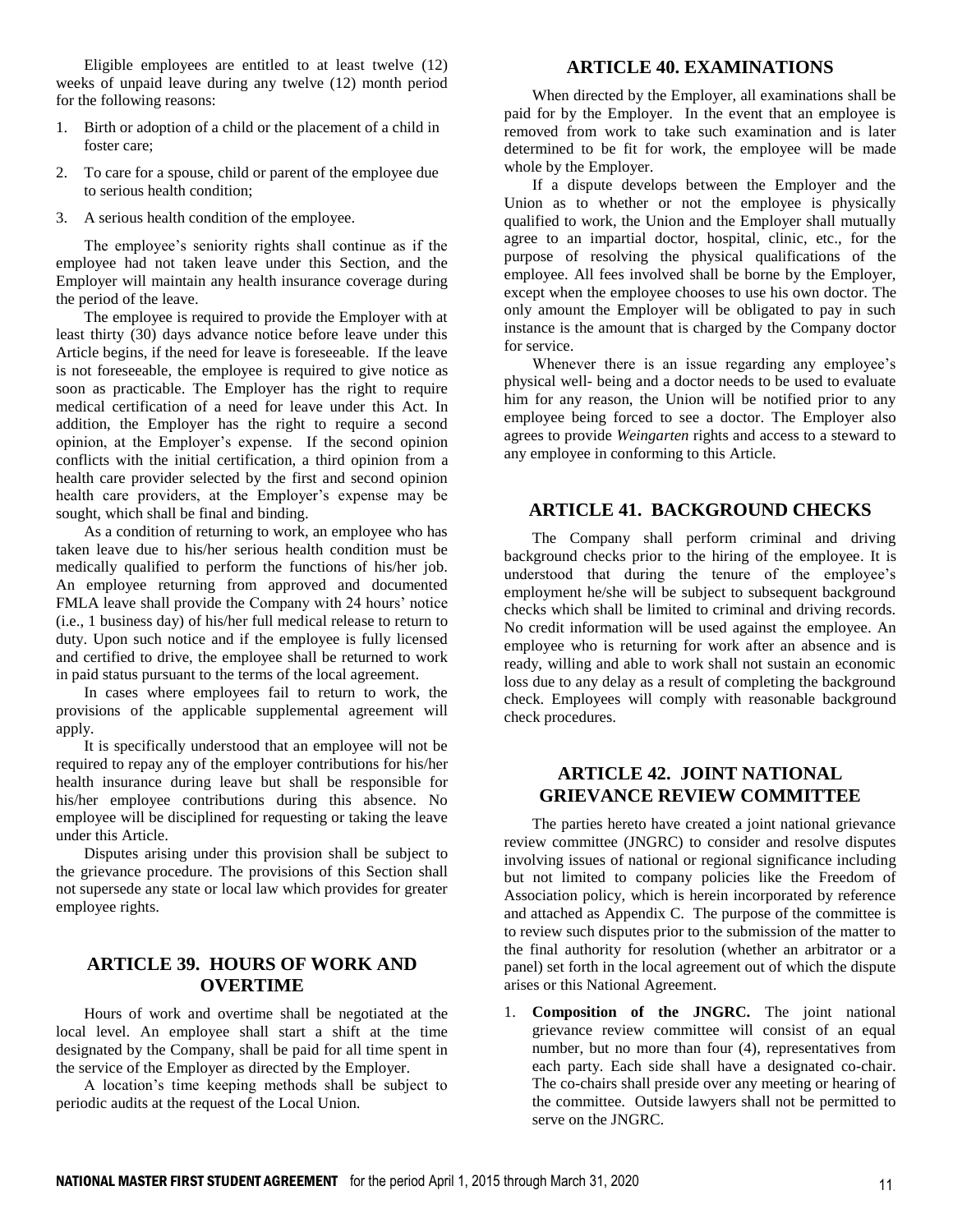- 2. **Frequency of meeting.** The committee shall meet quarterly or more frequently at the committee co-chairs' discretion.
- 3. **Docket.** Both co-chairs must agree that a particular grievance is appropriate for review by the committee. Determination of whether a matter is appropriate for consideration by the JNGRC is exclusively within the discretion of the co-chairs acting jointly. The co-chairs shall jointly prepare a docket of cases to be considered.
- 4. **Authority of the JNGRC.** The JNGRC shall function with the same authority as a neutral arbitrator or mediator. The JNGRC shall have the authority to issue final and binding decisions. If the JNGRC deadlocks on a case or rejects consideration of a case, the matter shall be referred back to the parties for final disposition under the provisions of the local agreement. Unresolved disputes arising from the National Agreement shall be submitted to final and binding arbitration upon written notice from either party.
- 5. **Conduct of the meeting of the JNGRC**. The JNGRC shall establish its own rules of procedure within one hundred twenty (120) days of the ratification of the National Agreement that are not inconsistent with this agreement. The procedure shall be designed to be user friendly and intended to permit discussion of the merits of the dispute. There shall be no court reporter or stenographer present for the JNGRC proceedings unless mutually agreed to by the parties. Briefs and Statements made by the committee members or any guest, witness or presenter during the course of JNGRC proceedings shall not be used in any subsequent legal or arbitration proceedings. It is intended that this will promote a full and free discussion of the dispute at issue. Presentation of cases to the JNGRC shall be made by means of briefs prepared by the Local Union and Local Company Manager. Such briefs shall include a short factual recitation, relevant exhibits, and proffers of witness testimony when necessary. Live presentations to the JNGRC are disfavored. Ordinarily, decisions of the JNGRC will be issued within 24 hours of reviewing the case. If a decision, however, is not rendered within 30 days of being heard by the JNGRC, then such matter shall be automatically considered deadlocked unless agreed to otherwise by the co-chairs.
- 6. **Deadlock Procedure.** In situations where the National Joint Grievance Review Committee deadlocks and provisions of the National Master, FOA or other company policies, are central to the dispute (Articles 1 through 49), such dispute shall be submitted to a mutually agreeable neutral arbitrator for final and binding resolution. If the parties are unable to agree upon an arbitrator, they shall request a panel from the FMCS (National Academy members only) from the Washington D.C. area. The dispute resolution machinery contained in local riders, addenda or supplements do not have authority to interpret the provisions of the National Master (Articles 1 through 49) without the consent of the Employer and the National Union Committee.

## **ARTICLE 43. NO STRIKE/NO LOCKOUT**

As a corollary to the local dispute resolution procedures operating in conjunction with the National Grievance Review Committee, and unless specifically set forth otherwise in this Agreement or any Supplements or Riders hereto, the Local Union agrees that it shall not call, institute, or authorize any strikes, walkouts, sitdowns, slowdowns or other concerted refusals to work, and the Employer will not lock out, over any matter that can be resolved through the contractual grievance procedures during the life of this Agreement. Subject to Article 2, this provision applies only during the time period during which both this National Agreement and the applicable local rider/supplement are simultaneously in full force and effect.

In addition, for the life of the National Master portion of this agreement (Articles 1 through 49) no nationwide strikes, walkouts, sitdowns, slowdowns or other concerted refusals to work shall be authorized.

## **ARTICLE 44. DIRECT DEPOSIT**

If the employee requests, the Employer shall directly deposit the employee's regular paycheck into the employee's bank account on or prior to the regular payday. No employee shall be compelled to use direct deposit.

## **ARTICLE 45. MISCELLANEOUS BENEFIT PROVISIONS**

**Overnight Lodging:** The Employer shall provide clean and safe overnight lodging and reasonable transportation for afterhours use while employees are assigned to locations other than their home location. Absent agreement*,* drivers shall not be required to chaperone passengers outside the bus. Drivers shall not be compelled to share a hotel room. The Employer shall make lodging and transportation arrangements in advance.

**Per Diem:** The Company will use its best effort to provide each employee his/her locally negotiated per diem prior to leaving for a trip.

**Qualification Expenses:** The Company agrees to pay for required criminal and driver record checks.

**Expenses:** No employee shall be required to front any lodging, fuel, or repair expenses**.** The Employer shall reimburse all drivers for telephone calls and expenses incurred having a direct relation to operations. Expense reimbursement shall be paid no later than the next pay period following the submission of receipts.

Pay Checks: Any payroll discrepancy of \$30 or more, not due to the fault of the employee and promptly brought to the attention of management, will be corrected within twenty-four (24) hours check or with the consent of the employee, by paycard. Payroll discrepancy of less than \$30 will be corrected in the following week's paycheck.

Disputes over the Company's adherence of this provision are subject to review by the Joint National Grievance Review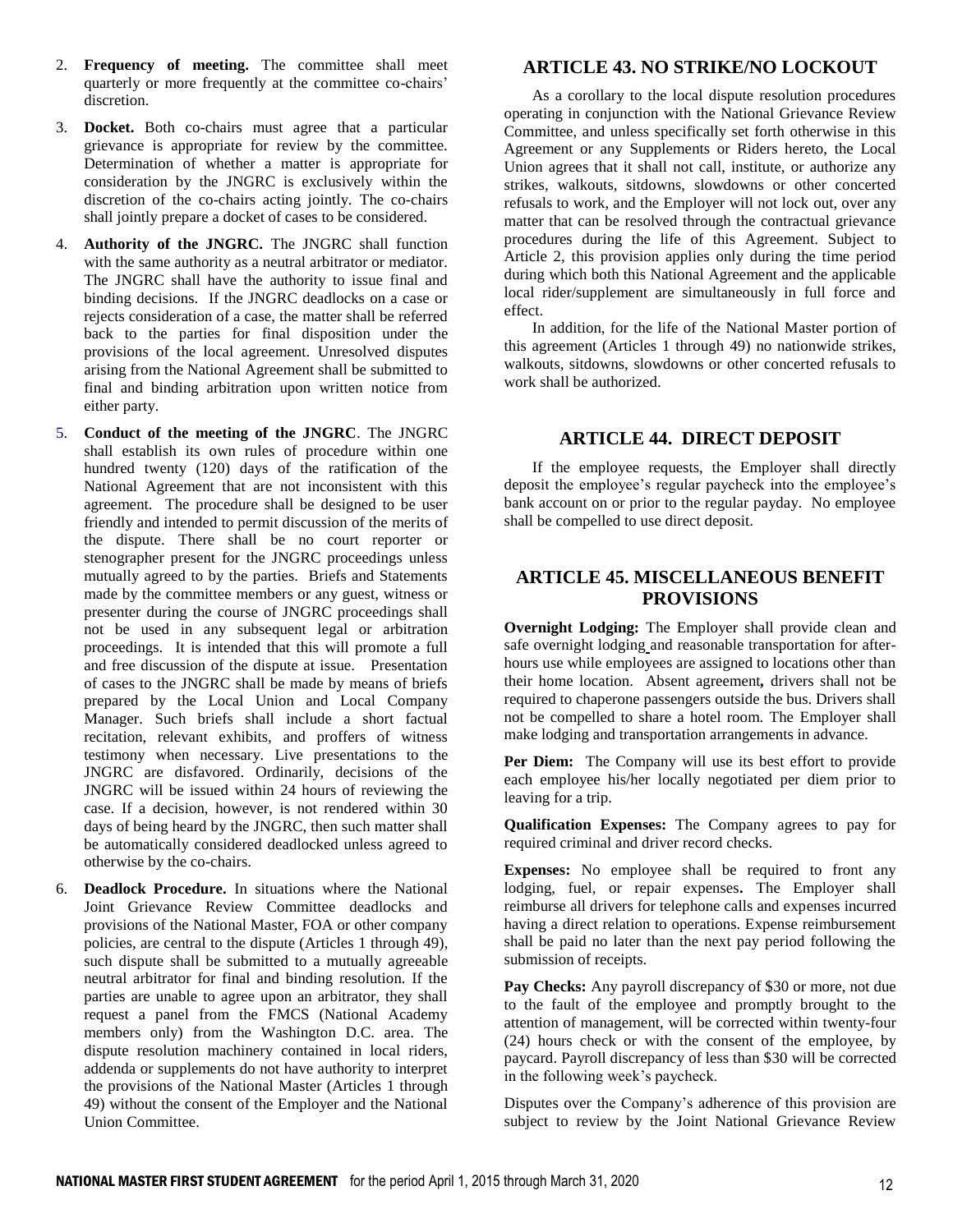Committee for consideration of appropriate penalties or damages, if any.

**Flu Shots**: The Company shall make flu shots available to all bargaining unit personnel at no cost to the employee.

**Pension/ 401K**: Subject to local agreement, the bargaining unit will be eligible to participate in either the Company's 401K plan or a Teamster 401K plan in accordance with the rules and regulations established in each plan. The Company's matching contribution shall be paid to either plan.

## **ARTICLE 46. GENDER CLAUSE**

Whenever the term "he" or "she" is used throughout this Agreement, it shall be construed and interpreted as pertaining to both genders, male and female.

## **ARTICLE 47. HEALTH CARE/PREVENTATIVE CARE**

In consideration of the parties' mutual interest in promoting affordable healthcare for bargaining unit members, and with the realization of the current uncertainty in the healthcare laws, the parties, upon ratification, shall create and maintain a joint "Healthcare Committee" tasked with the responsibility of optimizing healthcare coverage for the membership.

This Committee shall consist of an equal number of members from the parties and each side shall appoint its own members. Each side may have up to three (3) representatives.

Unless waived by written agreement by both parties, the Committee shall meet no fewer than four (4) times per year, or more frequently if necessary. The results and/or resolutions of the Committee shall be binding on the parties, and shall be subject to enforcement under the Agreement's Grievance and Arbitration provisions.

Issues to be addressed by the Committee, shall include, but not be limited to: healthcare options under the ACA, or other applicable laws; guidance on state health insurance exchanges; wellness and weight management programs; and smoking cessation programs.

If, during the duration of this Agreement, the Affordable Care Act is determined to be applicable to part-time employees covered in this Agreement, the parties shall review existing plans and if necessary, be tasked with creating and/or locating new or modified plans.

Nothing contained in this paragraph shall be deemed to change or alter any program of health care benefits being offered to any employee or group of employees covered by this CBA.

The Healthcare Committee, created herein, shall be tasked with:

 Where mutually beneficial, the Parties agree to lobby on behalf of the student transportation industry and school bus drivers to avoid unnecessary and over-reaching regulations that lack applicability to the school bus industry

- Seek mutually-beneficial and cost-effective screening and treatment options for employees, including discounted pricing, payment plans, and less intrusive alternatives.
- The Company will present a report on these issues to the Committee at each quarterly meeting.

## **ARTICLE 48. SEPARABILITY AND SAVINGS CLAUSE**

**Separability:** Any part of this Agreement which conflicts with applicable City, State, or Federal laws or regulations shall be considered invalid. Such invalidity will not affect any other provision. Nothing contained in this Agreement is intended to violate any Federal or State laws, rules or regulations made pursuant hereto.

In the event that any Article or Section is held invalid or enforcement of or compliance with which has been restrained, as above set forth, the parties affected thereby shall enter into immediate collective bargaining negotiations after receipt of written notice of the desired amendments by either employer or Union for the purpose of arriving at a mutually satisfactory replacement for such Article or Section during the period of invalidity or restraint. There shall be no limitation of time for such written notice. It is the intent of this agreement that the parties arrive at substitute language that effectuates to the extent legally possible, the original intent of the invalid provision(s). If the parties are unable to arrive at mutually agreeable substitute language, the matter shall be referred to a neutral arbitrator who shall resolve the dispute.

#### **ARTICLE 49. TERMINATION**

This Agreement shall take effect on and be retroactive from the first day of April 2015, and shall remain in full force and effect until March 31*,* 2020, and shall then renew itself from year to year unless either party to the Agreement gives written notice to the other party at least sixty (60) days prior to the expiration of this Agreement of a desire to change, amend, or terminate this Agreement. Subject to Article 2, Scope of Agreement, Section 1 of this Agreement, Locally negotiated supplements, agreements, riders, and addenda that have an earlier expiration date shall operate as a full economic reopener upon expiration and the parties shall retain their ability to use their economic weapons in support of their bargaining positions.